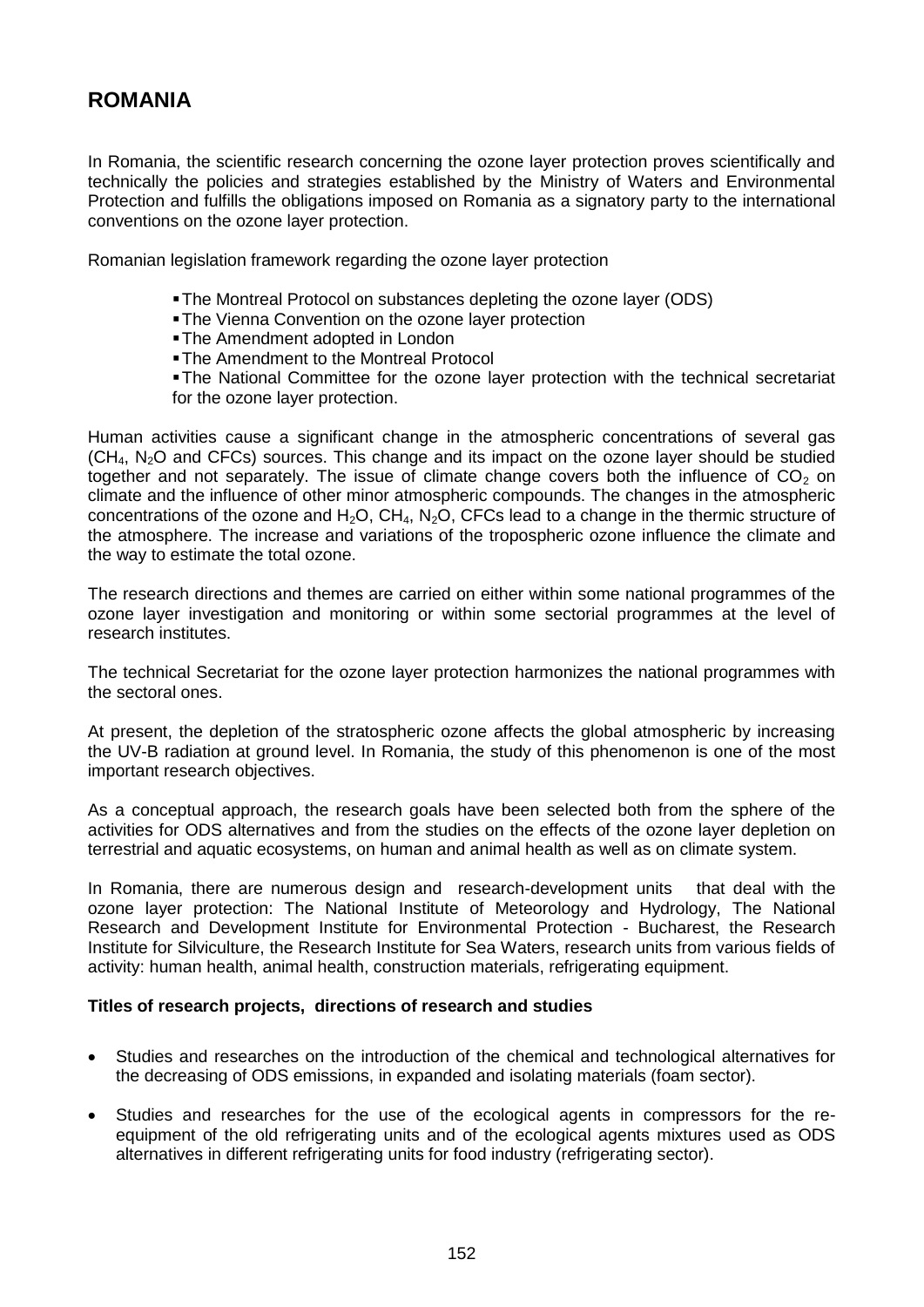- Studies to replace CFCs with dimethyl ether in refrigerating equipment and to reduce the percent of CTC in mixtures from solvent field
- Studies and research concerning the implementation of chemical substituents and alternative technologies to reduce the emissions of ODS in the field of insulating and foam materials of constructions
- Studies and research concerning the use of ecological agents in the units of compressorcondenser with hermetic compressors for re-equipment of trade refrigeration
- Study on the impact of the National Programme for ODS removal on the production of refrigerating equipment
- Research concerning the possible use of some mixtures of ecological agents as substituents of ODS in different types of refrigerating devices
- Examples for the effects of the ozone layer change
- Study on the UV-B influence upon forest vegetation
- The effects of the ozone layer change upon the biodiversity and bioproductivity of the ecological systems from the ecotone
- The influence caused by the increase of the solar radiant intensity (especially UV-B) upon humans and animals: some skin and eye diseases
- Studies concerning the impact caused by the change of solar radiant intensity, especially UV-B, upon animal health
- Studies concerning the influence of UV-B radiation upon the productivity of aquatic ecosystems
- Biochemical processes in polluted marine waters influenced by solar radiation
- Continuous monitoring of the ozone amount
- Creation of a data base meeting the requirements of the world center for the ozone data collection from Canada
- Total ozone climatology and corelation with meteological parameters
- Defining the ozone parameters in prognosis models

## **A few results obtained**

The period from July, 1, 1999 to July, 1, 2000 was the year of the CFC consumption freeze at national level and the beginning of a new stage in phasing-out these substances in accordance with the obligations imposed on our country as a signatory party to the international treaties already mentioned.

With a consumption of 350 t CFC, Romania complied with the production and consumption limits established in the protocol .

Romania has registered progress as regards the implementation of the legal conditions for ozone by developing the required legislative and institutional framework.

Our country has established the control of the trade in ODS and some restrictions on the use of halogenated hydrocarbons.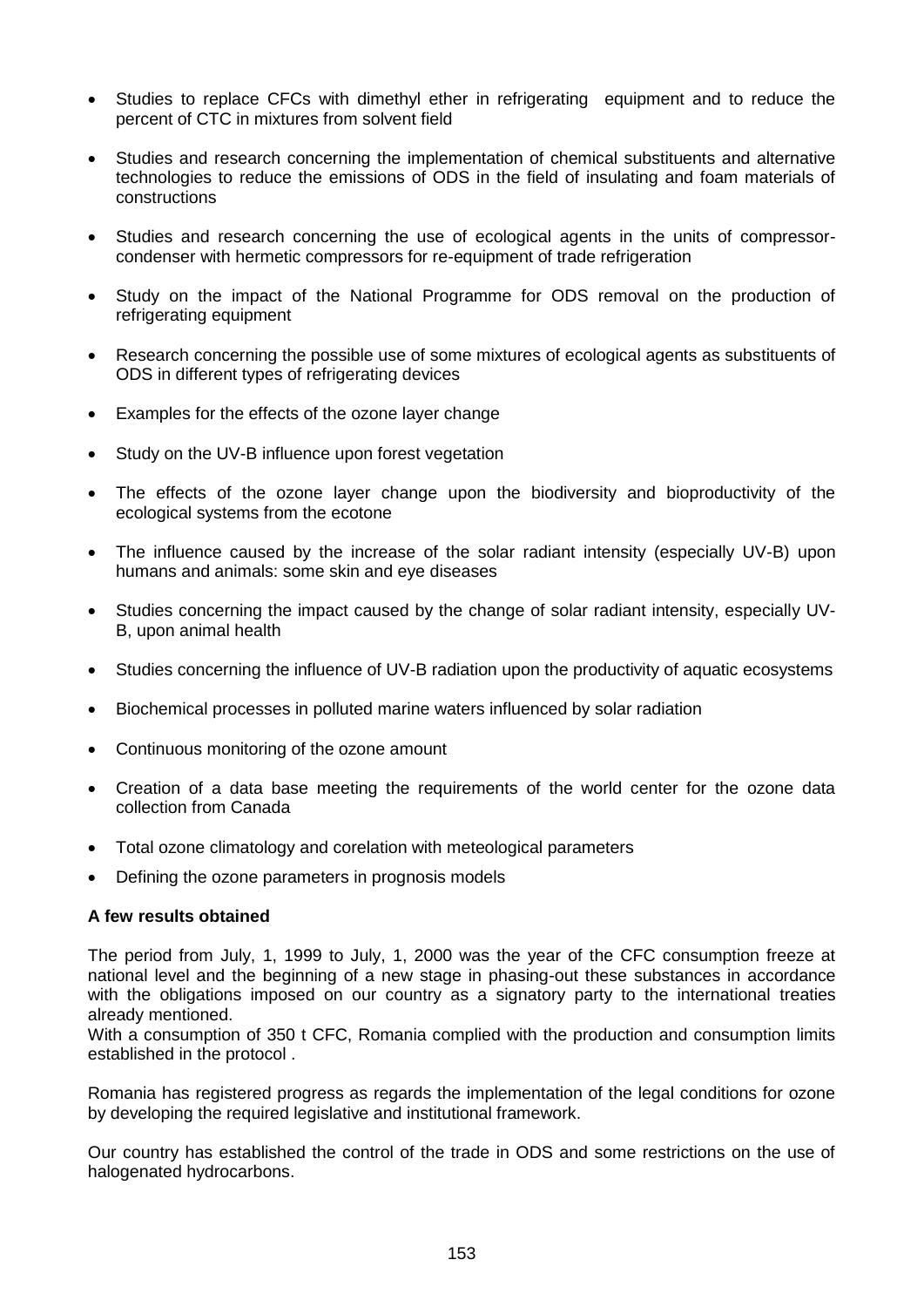The implementation of the transfer of 'clean technologies' has led to the reduction of ODS.

In 2000, the downtrend in total ozone continued; its value was 9.41% of the multiannual monthly means.

The mean monthly deviations of the total ozone in 2000 as compared to those in the previous 5 years are all negative. That proves the downtrend which is also intensified by the high negative values in summer.

Because the ozone concentration depends greatly on the atmospheric transport at high level, there may occur incidentally high ozone concentrations that bring about positive deviations. The relevant example is the evolution of the total ozone in 1998 considered as a normal year.

These phenomena occur at regional scale and should not be considered as a proof of the ozone layer restoration.

In 2000 the UV-B values are comparable to those in winter and spring, 1999. However , starting from the end of May and up to August, inclusively, the daily mean values of the sunny days are 1- 2% bigger and the maximal values of June and July are 5-6% bigger than the corresponding values of 1999. This increase is caused mainly by the low content of water vapours in the entire atmosphere.

A climatological profile of the ozone was determined in the latitude of the Bucharest station.

Bucharest station belongs to the world monitoring network for ozone and is an important point in the south - eastern part of Europe.

The influence of the UV-B radiation on forest vegetation leads to the:

- reduction and perturbation of the seed germination of the resinous and deciduous species
- decrease of the emergence percentage (10-20%) at the seeds of resinous and deciduous species
- decrease of the strength to grow high and thick (as diameter) of the seedling coming from exposed/irradiated seeds
- morphological and structural changes in the foliage of the seedling coming from exposed/irradiated seeds
- it has been ascertained the fact that the UV-B radiation had the smallest values in April and September and the highest in June and July.

For the marine ecosystems

- in the N-V of the Black Sea the UV-B radiation gets to the soil and surface water on days when cloudiness is zero between 11 in the morning and 2 in the afternoon and its intensity is relatively maximal at a wavelength of 310-311 nm
- the high UV-B radiation had a destructive effect on some marine organisms and a stimulating effect on some plant organisms
- the protective effect exerted by seawater on marine ecosystems against increased solar radiation

The creation of a national monitoring network for tropospheric ozone was proposed under the form of a project in 1998.

The creation of the national project for tropospheric ozone might be the last stage of a research project carried out between 1994-1998.